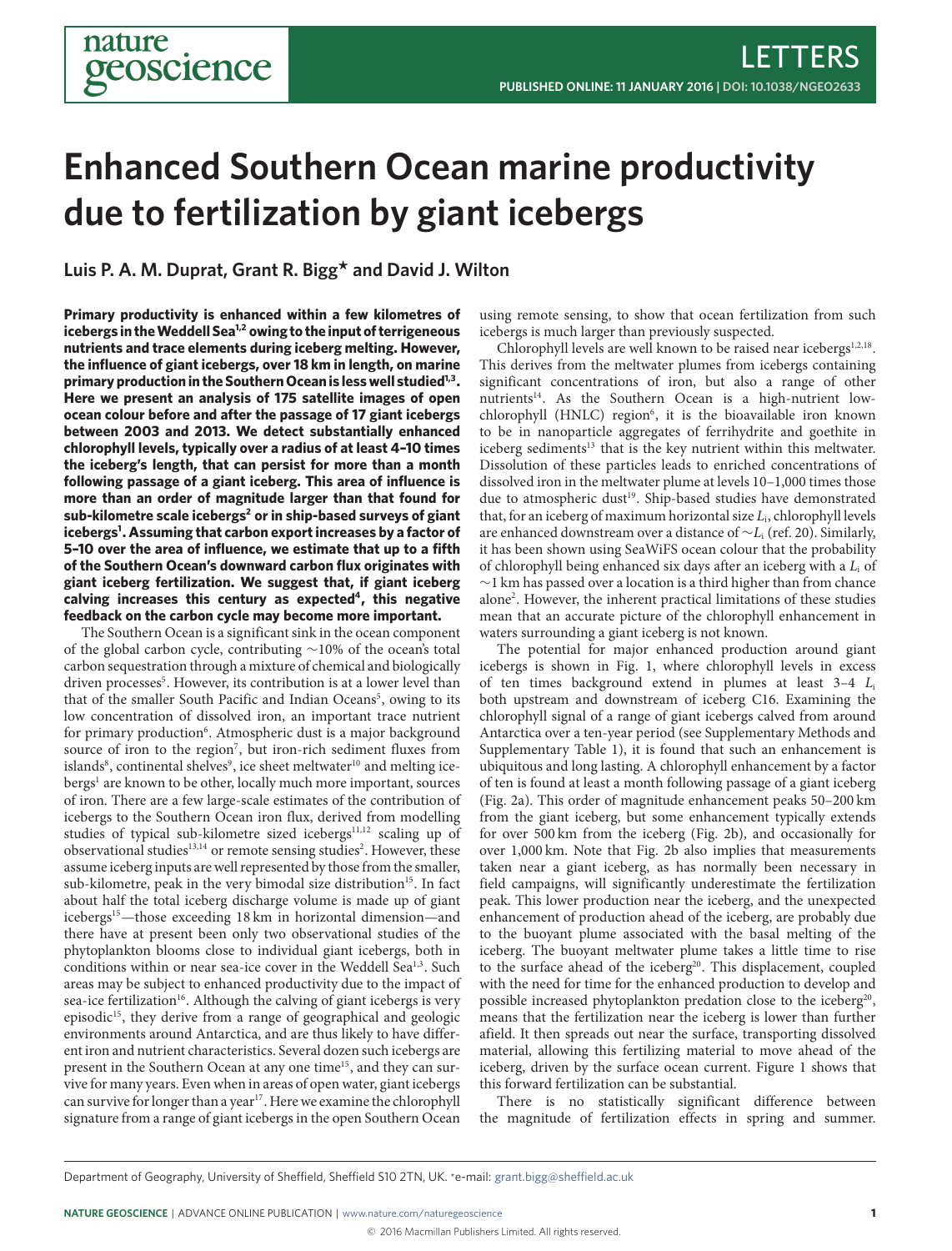

<span id="page-1-0"></span>

Similarly, there is no statistically significant difference between the origins of giant icebergs in their fertilization effect a month after passage (Fig. [2c](#page-1-1)). However, although there is a large degree of variability in the short-term fertilization effect of giant icebergs from sector D of the Antarctic (0◦–90◦ E), giant bergs from sectors B and C (90◦–180◦ W and 90◦–180◦ E respectively) have only half the impact of those from sector A (0◦–90◦ W). These differences correlate very well with the large-scale geology of Antarctica. Almost all of coastal East Antarctica (sectors C and D) is composed of Precambrian high-grade metamorphic rock from granitic facies<sup>[21](#page-2-20)</sup>, which will be less easily weathered than the low-grade Mesozoic metasedimentary and metavolcanic rocks of the Antarctica Peninsula (from which most of the sector A icebergs derive<sup>[15](#page-2-14)</sup>). The exception to the East Antarctic geology is that the metamorphic grade of rock lowers polewards into the Amery Basin (∼70◦ E; ref. [20\)](#page-2-19), a major source of giant icebergs from sector D, consistent with a range of levels of icerafted debris embedded within sector D's icebergs. It is also worth noting that giant icebergs from sectors B and C often travel further before reaching the open sea<sup>[15](#page-2-14)</sup>, thus only then being able to be more easily examined by ocean colour instruments, meaning that their sediment load is likely to be depleted before they reach open water.

Noting these major increases in estimated productivity due to giant icebergs, it is pertinent to examine their implications for estimates of the contribution of icebergs in the Southern Ocean to global biogeochemical cycles. First, it is known that there is indeed an increase in the net flux of carbon to the sea floor near icebergs. A study of carbon export using Lagrangian sediment traps<sup>[18](#page-2-17)</sup> showed a net carbon export past 600 m depth of 5.6 mg m<sup>−2</sup> d<sup>−1</sup> within 30 km of iceberg C18a, compared to a background of 2.5 mg m<sup>-2</sup> d<sup>-1</sup>. Given that the peak enhancement distance from our analysis (Fig. [2b](#page-1-1)) is at 100 km, but the traps used in the ship survey<sup>[18](#page-2-17)</sup> were within 30 km of C18a, the estimate above of 5.6 mg m<sup>-2</sup> d<sup>-1</sup> is likely to be an underestimate of the peak flux. However, it gives us a starting point for a conservative global calculation of the iceberg contribution to the carbon cycle.

There have been two full biogeochemical model simulations of the impact of iceberg melting on production in the Southern Ocean<sup>[9](#page-2-8)[,11](#page-2-10)</sup>. Both suggest that coastal sediment fluxes are the major sources of iron fertilization in the Southern Ocean, leading to up to 75% of the total productivity. Both also have ∼10% of the productivity deriving from icebergs. However, they were required to make assumptions about the mean bioavailable iron, including only dissolved iron and neglecting the nanoparticulate iron attached



<span id="page-1-1"></span>**Figure 2 | Mean chlorophyll level associated with the passage of a giant iceberg. a**, Mean chlorophyll level before and after passage. **b**, Mean chlorophyll level at a distance from such an iceberg. **c**, Sector dependence (for sectors A, B, C and D) of mean chlorophyll before and after passage. The levels are in mg  $m^{-3}$  and 95% confidence intervals are shown.

to sediments<sup>[13](#page-2-12)</sup>, with that iron being spread evenly according to model estimates of meltwater flux<sup>[15](#page-2-14)</sup>. Given our study's implications of an area of influence for giant icebergs of more than an order of magnitude above that of 'typical' icebergs, and that approximately half of the iceberg discharge is as giant icebergs<sup>[15](#page-2-14)</sup>, with several dozen giant icebergs present in the Southern Ocean at any one time<sup>[4](#page-2-3)</sup>, these model calculations of iceberg productivity are likely to be a significant underestimate. This conclusion is supported by another modelling study which concentrated on glacial meltwater and higher iceberg fluxes, but did not include shelf sediment iron fluxes $^{12}$  $^{12}$  $^{12}$ .

A rough estimate of this giant iceberg carbon export is 0.012– 0.040 Gt yr<sup>−</sup><sup>1</sup> (see Supplementary Methods), approaching 10–20% of the estimated Southern Ocean total carbon export<sup>[5](#page-2-4)</sup>. Our analysis therefore suggests that the total impact of icebergs on the carbon cycle in the Southern Ocean has been underestimated, and may constitute up to a fifth of the total carbon export of that ocean.

Although it is difficult to discern net trends over time in the very episodic calving of giant icebergs<sup>[15](#page-2-14)</sup>, satellite gravity measurements suggest that there has been a 5% increase in ice discharge from Antarctica over the past two decades $22$ . Recently, concern over the stability of the West Antarctic Ice Sheet has arisen<sup>[4,](#page-2-3)[23](#page-2-22)</sup>, with implications for more ice discharge in the future, and thus carbon drawdown through fertilization. Note that even an increase in regional sediment-rich ice sheet meltwater into coastal waters can lead to enhanced fertilization<sup>[10,](#page-2-9)[12](#page-2-11)[,24](#page-2-23)</sup>, although that associated with giant iceberg melting may be even greater (Fig. [3\)](#page-2-24). The future may therefore see an increase in Southern Ocean carbon sequestration through this iceberg fertilization mechanism, acting as a secondary negative feedback on climate change.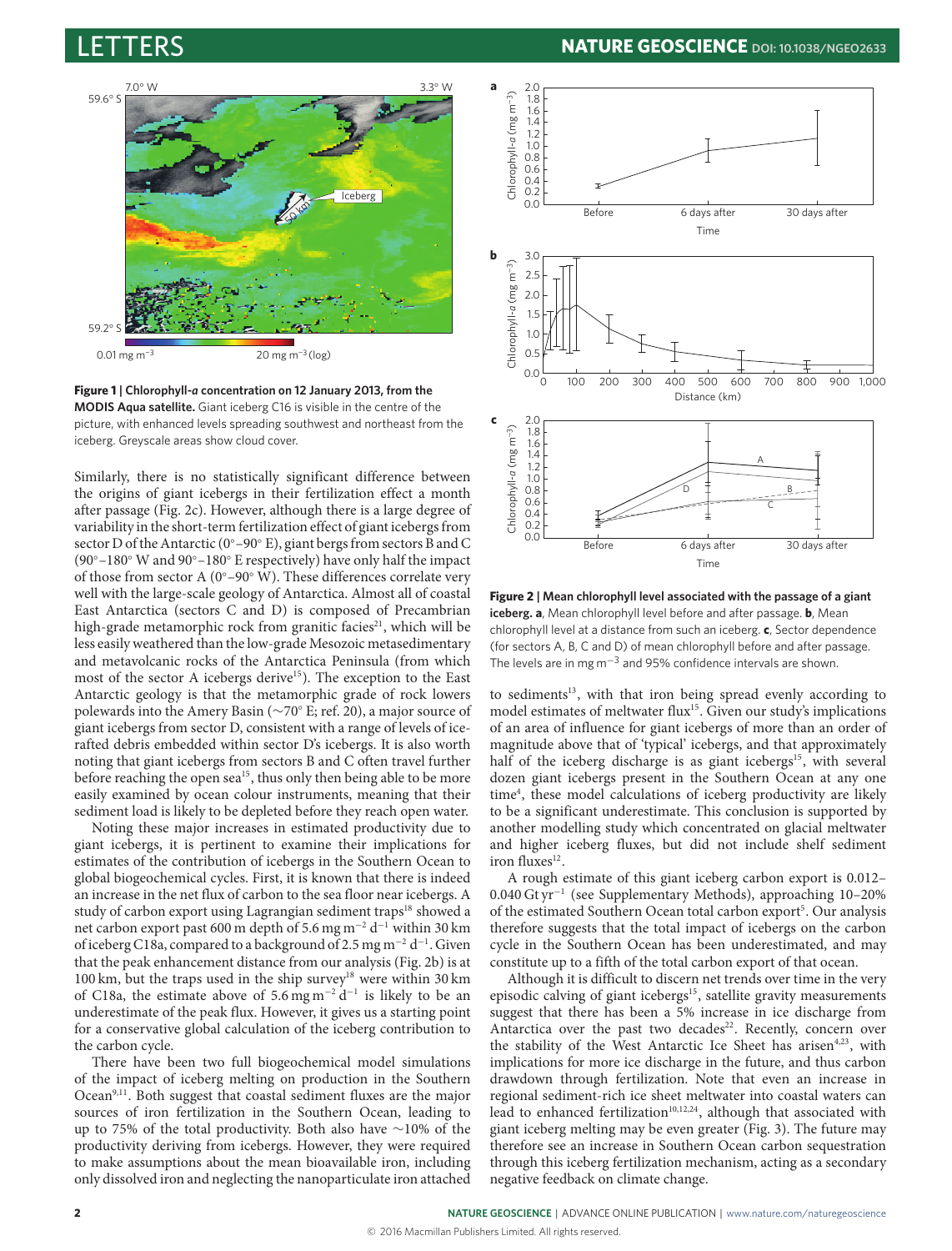#### **NATURE GEOSCIENCE** DOI: [10.1038/NGEO2633](http://dx.doi.org/10.1038/ngeo2633)



**Figure 3 | Chlorophyll concentration anomaly in the Pine Island Bay region of West Antarctica related to the passage of giant iceberg, B31. a**,**b**, Means for Jan.–Mar. of 2011 (**a**) and 2014 (**b**) from the MODIS Aqua satellite. The units are in mg m−<sup>3</sup> , relative to the Jan.–Mar. mean over 2003–2015. Note the increased productivity offshore in 2014, downstream of B31 (ref. 25). The path of B31 over those three months is shown by the black line in **b**. White areas over the sea were covered by cloud for most of the respective three months.

#### Received 22 July 2015; accepted 9 December 2015; published online 11 January 2016

#### **References**

- <span id="page-2-0"></span>1. Smith, K. L. Jr et al. Free-drifting icebergs: hot spots of chemical and biological enrichment in the Weddell Sea. Science **317,** 478–482 (2007).
- <span id="page-2-1"></span>Schwarz, J. N. & Schodlok, M. P. Impact of drifting icebergs on surface phytoplankton biomass in the Southern Ocean: ocean colour remote sensing and in situ iceberg tracking. Deep-Sea Res. I **56,** 1727–1741 (2009).
- <span id="page-2-2"></span>3. Helly, J. J., Kaufmann, R. S., Stephenson, G. R. & Vernet, M. Cooling, dilution and mixing of ocean water by free-drifting icebergs in the Weddell Sea. Deep-Sea Res. II **58,** 1336–1345 (2011).
- <span id="page-2-3"></span>4. Joughin, I., Smith, B. E. & Medley, B. Marine ice sheet collapse potentially under way for the Thwaites Glacier Basin, West Antarctica. Science **344,** 735–738 (2014).
- <span id="page-2-4"></span>5. Ciais, P. et al. in Climate Change 2013: The Physical Science Basis (eds Stocker, T. F. et al.) 465–570 (IPCC, Cambridge Univ. Press, 2013).
- <span id="page-2-5"></span>6. Martin, J. H., Fitzwater, S. E. & Gordon, R. M. Iron deficiency limits phytoplankton growth in Antarctic waters. Glob. Biogeochem. Cycles **4,** 5–12 (1990).
- <span id="page-2-6"></span>7. Mahowald, N. M. et al. Atmospheric iron deposition: global distribution, variability and human perturbations. Ann. Rev. Mar. Sci. **1,** 245–278 (2009).
- <span id="page-2-7"></span>8. Blain, S. et al. A biogeochemical study of the island mass effect in the context of the iron hypothesis: Kerguelen Islands, Southern Ocean. Deep-Sea Res. I **48,** 163–187 (2001).
- <span id="page-2-8"></span>9. Lancelot, C. et al. Spatial distribution of the iron supply to phytoplankton in the Southern Ocean: a model study. Biogeosciences **6,** 2861–2878 (2009).
- <span id="page-2-9"></span>10. Hawkings, J. R. et al. Ice sheets as a significant source of highly reactive nanoparticulate iron to the oceans. Nature Commun. **5,** 3929 (2014).
- <span id="page-2-10"></span>11. Wadley, M. R., Jickells, T. D. & Heywood, K. J. The role of iron sources and transport for Southern Ocean productivity. Deep-Sea Res. I **87,** 82–94 (2014).
- <span id="page-2-11"></span>12. Death, R. et al. Antarctic ice sheet fertilises the Southern Ocean. Biogeosciences **11,** 2635–2643 (2014).
- <span id="page-2-12"></span>13. Raiswell, R., Benning, L. G., Tranter, M. & Tulaczyk, S. Bioavailable iron in the Southern Ocean: the significance of the iceberg conveyor belt. Geochem. Trans. **9** (2008).
- <span id="page-2-13"></span>14. Wadham, J. L. et al. The potential role of the Antarctic Ice Sheet in global biogeochemical cycles. Earth Env. Sci. Trans. R. Soc. Edinburgh **104,** 55–67 (2013).
- <span id="page-2-14"></span>15. Silva, T. A. M., Bigg, G. R. & Nicholls, K. W. The contribution of giant icebergs to the Southern Ocean freshwater flux. J. Geophys. Res. Oceans **111,** C03004 (2006).
- <span id="page-2-15"></span>16. Lannuzel, D. et al. Iron study during a time series in the western Weddell pack ice. Mar. Chem. **108,** 85–95 (2008).
- <span id="page-2-24"></span><span id="page-2-16"></span>17. Jansen, D., Schodlok, M. & Rack, W. Basal melting of A-38B: a physical model constrained by satellite observations. Remote Sens. Env. **111,** 195–203 (2007).
- <span id="page-2-17"></span>18. Smith, K. L. Jr et al. Carbon export associated with free-drifting icebergs in the Southern Ocean. Deep-Sea Res. II **58,** 1485–1496 (2011).
- <span id="page-2-18"></span>19. Shaw, T. J. et al. Input, composition and potential impact of terrigenous material from free-drifting icebergs. Deep-Sea Res. II **58,** 1376–1383 (2011).
- <span id="page-2-19"></span>20. Smith, K. L. Jr et al. Icebergs as unique Lagrangian ecosystems in polar seas. Ann. Rev. Mar. Sci. **5,** 269–287 (2013).
- <span id="page-2-20"></span>21. AGS Tectonic Map of Antarctica (Antarctic Map Folio Series, Folio 12-Geology, Amer. Geogr. Soc., 1970).
- <span id="page-2-21"></span>22. Rignot, E. et al. Acceleration of the contribution of the Greenland and Antarctic ice sheets to sea level rise. Geophys. Res. Lett. **38,** L05503 (2011).
- <span id="page-2-22"></span>23. Paolo, F. S., Fricker, H. A. & Padman, L. Volume loss from Antarctic ice shelves is accelerating. Science **348,** 327–331 (2015).
- <span id="page-2-23"></span>24. Staham, P. J., Skidmore, M. & Tranter, M. Inputs of glacially derived dissolved and colloidal iron to the coastal ocean and implications for primary productivity. Glob. Biogeochem. Cycles **22,** GB3013 (2008).
- 25. Bigg, G. R., Marsh, R. A., Wilton, D. J. & Ivchenko, V. B31—a giant iceberg in the Southern Ocean. Ocean Challenge **20,** 32–34 (2014).

#### **Acknowledgements**

Much of this work followed from the MSc dissertation of L.P.A.M.D. We also acknowledge support for part of the work from the Natural Environment Research Council Urgency Grant NE/L010054/1, 'Tracking and prediction of the giant Pine Island iceberg', and SAR images from the German Aerospace Center Projects OCE2116 and 2184 and the European Space Agency project 16456. We wish to thank the Canadian Space Agency for providing the data from the latter ESA project. We also wish to thank E. Victor, who helped L.P.A.M.D. with some of the statistics, and J. Thompson, whose MSc research brought the comparisons shown in Fig. [3](#page-2-24) to our attention.

#### **Author contributions**

G.R.B. and L.P.A.M.D. conceived the project; L.P.A.M.D. carried out much of the analysis and assisted with writing; G.R.B. contributed to the analysis and was the principal writer of the final manuscript. D.J.W. carried out some of the tracking work shown in Fig. [3,](#page-2-24) and commented on the manuscript.

#### **Additional information**

Supplementary information is available in the [online version of the paper.](http://dx.doi.org/10.1038/ngeo2633) Reprints and permissions information is available online at [www.nature.com/reprints.](http://www.nature.com/reprints) Correspondence and requests for materials should be addressed to G.R.B.

#### **Competing financial interests**

The authors declare no competing financial interests.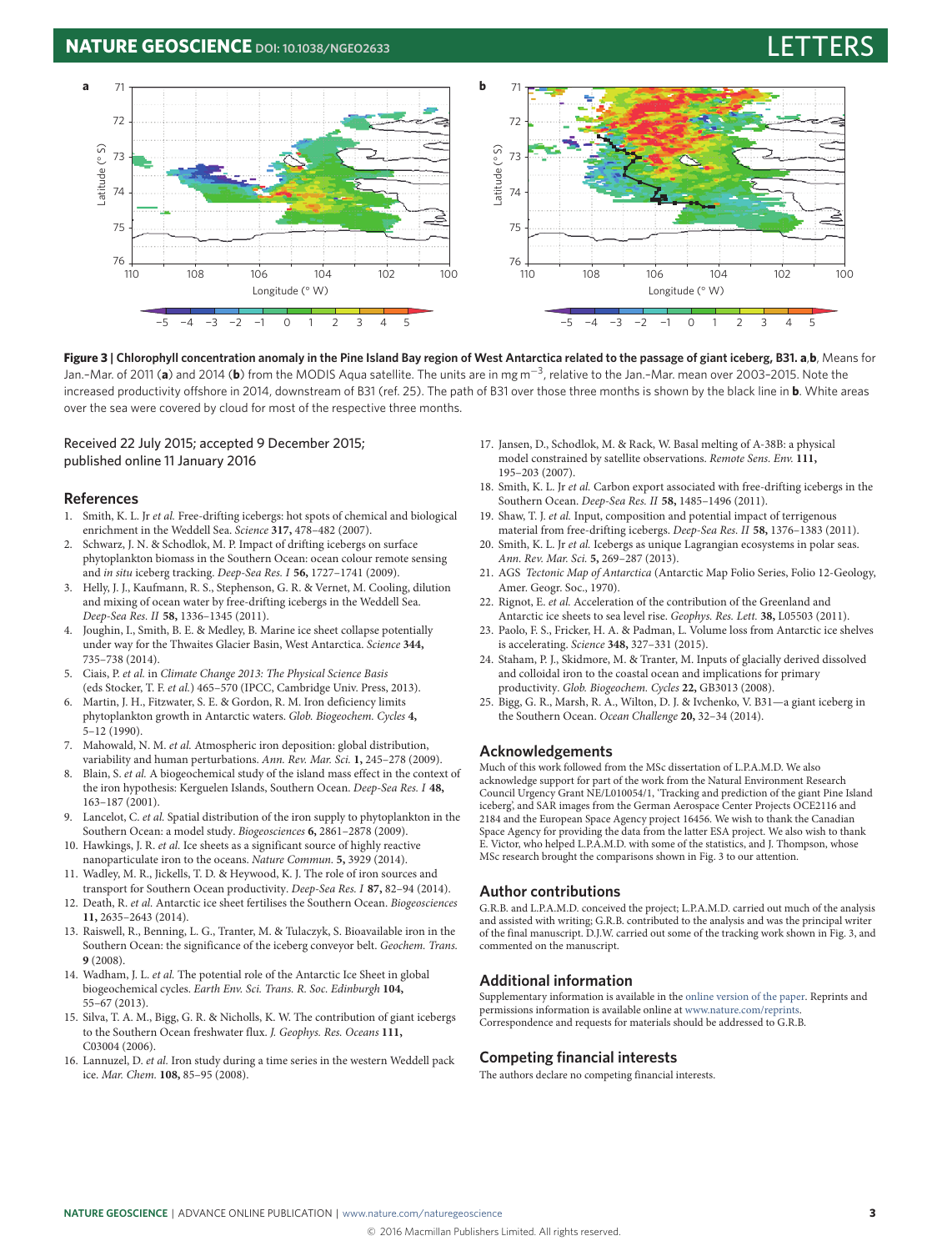**Supplementary Information - Methods**

## **due to fertilization by giant icebergs Enhanced Southern Ocean marine productivity**

**Luis P. A. M. Duprat, Grant R. Bigg and David J. Wilton** 

### **Methods**

The giant iceberg tracks used for the main analysis come from the Brigham Young University Center for Remote Sensing Iceberg Tracking database

(www.scp.byu.edu/data/iceberg/database1.html) which uses satellite scatterometer backscatter to identify giant icebergs<sup>26</sup>. The resolution achievable by these satellite sensors is 4-5  $km<sup>26</sup>$ , but only those icebergs meeting the giant iceberg definition of having an  $L_i$  > 18 km enter the database from which we selected the icebergs to be analysed. All icebergs examined are therefore well resolved.

Once the positions of giant icebergs were obtained, the Level 1 and 2 MODIS ocean colour images were exported from oceancolor.gsfc.nasa.gov using SeaDAS software v7.0.2. Chlorophyll concentrations were analysed from eleven years (2003-2013) for 65 positions during a one-month period 20 days prior to a giant iceberg passage, 63 positions for the seven-day period post-passage, and 47 values for the seven-day period following the iceberg passage. These came from 17 giant iceberg tracks (see Supplementary Table S1). The number of positions for icebergs from the A-D sectors were 22, 16, 15 and 10 respectively. The positions were taken from sea-ice free areas, restricting the number of possible images analysed from sectors B-D, and were almost all from equatorward of  $60^{\circ}$ S. Only portions of tracks were chosen where it was clear that the icebergs were not grounded, as can be seen from the sequence of positions in Supplementary Table S1. Note also that the one iceberg, C19a, which was followed both before and after austral winter (2008) remained in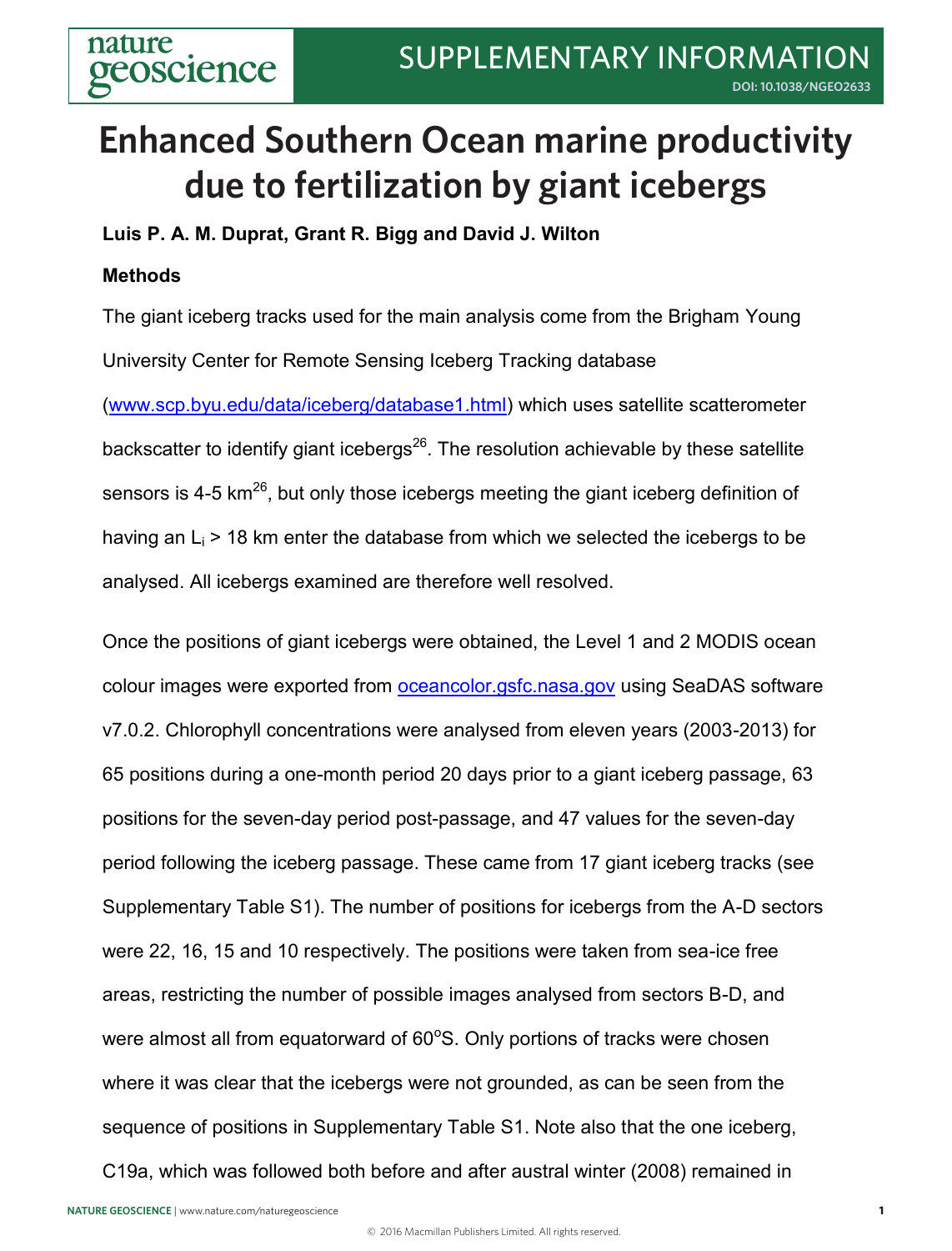### SUPPLEMENTARY INFORMATION **[DOI: 10.1038/NGEO2633](http://dx.doi.org/10.1038/ngeo2633)**

open water throughout the entire time between its first and last used image<sup>27</sup>. The mean chlorophyll concentration was obtained from a 15 km radius centred on the iceberg's geographical coordinates using the geometry mask tool from the SeaDAS software. The significant time difference between the before and after passage values was used because of the presence of major plumes both upstream and downstream from a giant iceberg's position (Figure 1).

A selection of 20 images (Supplementary Table S2) where a clear and delimited plume of increased chlorophyll could be visually associated with the iceberg was chosen to draw a chlorophyll concentration profile with respect to distance from the iceberg (Figure 2b). These images were selected according to the following four criteria.

1. Minimizing the degree of cloudiness around the iceberg and its surrounding sea water. From all NASA Ocean Colour images examined on a daily basis during the austral summer periods of 2003-2013, only a few dozen were sufficiently clear of clouds for it to be possible to identify the location of the iceberg and visualise the extent of its surrounding plume as a whole.

2. Clarity of the border of the plume. From the selection above, we chose the images with the clearest contrast between the iceberg's plume colour and the surrounding sea water. Highly dissipated or scattered plumes were rejected due to the uncertainty of the link to the iceberg.

3. Maximising the distance from shorelines and seasonal icepack. The images were all selected in the summer period and were far away from the seasonal icepack around the Antarctic continent. Images where the icebergs were close to South Georgia (a common route for giant icebergs coming out of the Weddell Gyre) were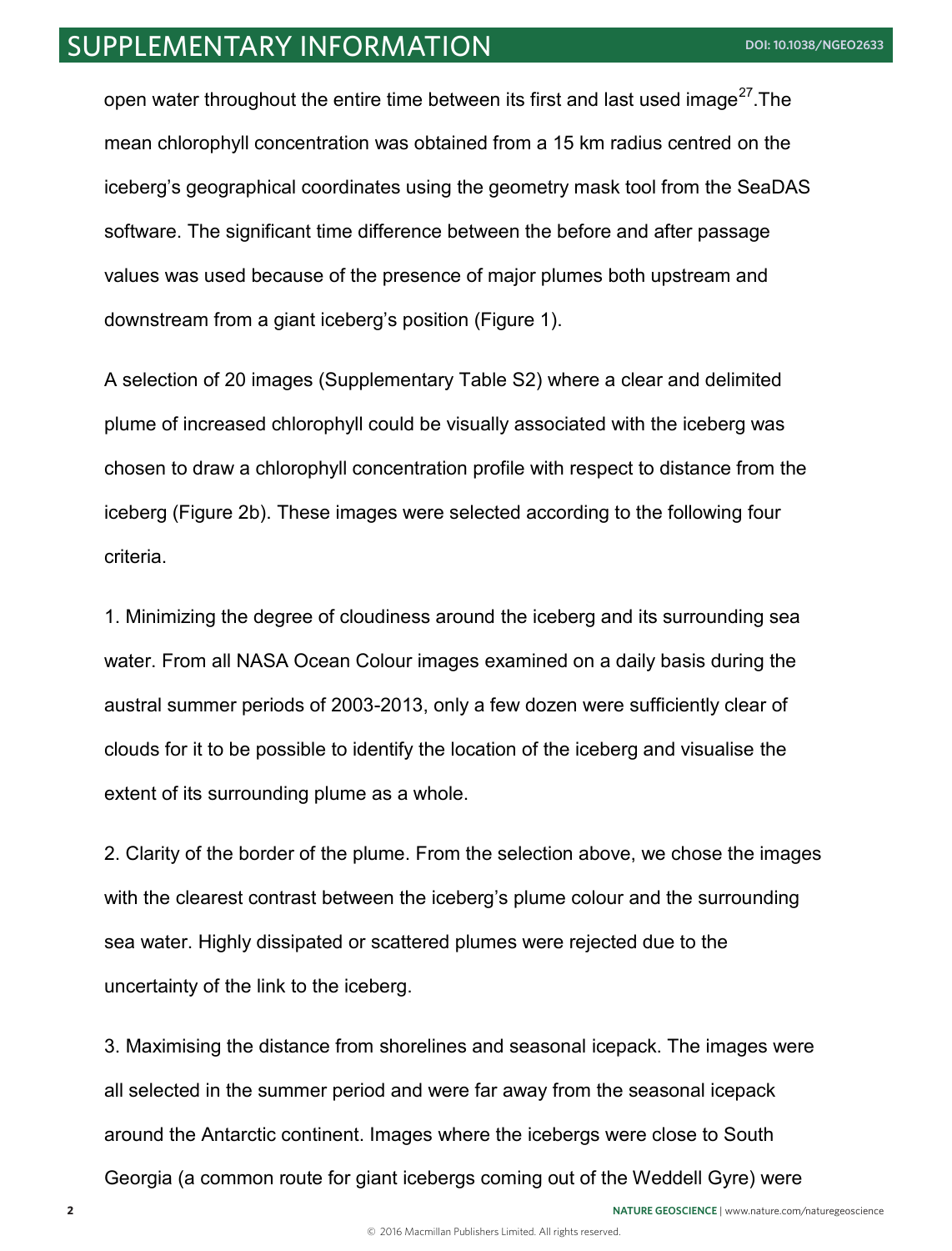not employed so as to avoid any interference from sedimentary iron released from the island's shelf.

4. Ensuring that icebergs were free-drifting. All the 20 images used were taken from part of the free drifting routes of the icebergs concerned. This was easily verified from the daily changing position of the icebergs during the previous and following days of the selected image.

From the images selected, a line was drawn from the iceberg edge toward the background value traversing the plume along its longest axis. Along this line, chlorophyll concentrations were obtained from 0, 3, 5, 10, 20, 40, 60, 80, 100, 200, 400, 600, 800, 1000 km distance from the iceberg and Figure 2b was generated from the mean value and standard deviation of observations from each distance.

There are clear limitations to the study. The number of images obtained were restricted due to the high degree of cloudiness of the Southern Ocean, and the limited number of sun-lit months further south. A number of the images are likely to be affected by other iron sources, such as coastal sediment fluxes from South Georgia<sup>28, 29</sup>, although this was minimized as much as possible. Another limitation is that MODIS tends to overestimate chlorophyll concentrations that are low, minimizing the impact found. However, overall, MODIS's error accuracy for surface layer measurements in depths  $> 20$  m is close to the instrument 35% target error<sup>30</sup>. A final limitation is that deep chlorophyll concentrations may occasionally be disturbed by passage of an iceberg, leading to an artificially enhanced chlorophyll level<sup>2</sup>.

To estimate the additional carbon export through the increased area of influence of giant icebergs found in this study the following calculations were made. The

observed 2.5 mg  $m^{-2}$  day<sup>-1</sup> background export<sup>18</sup> was assumed to relate to the far-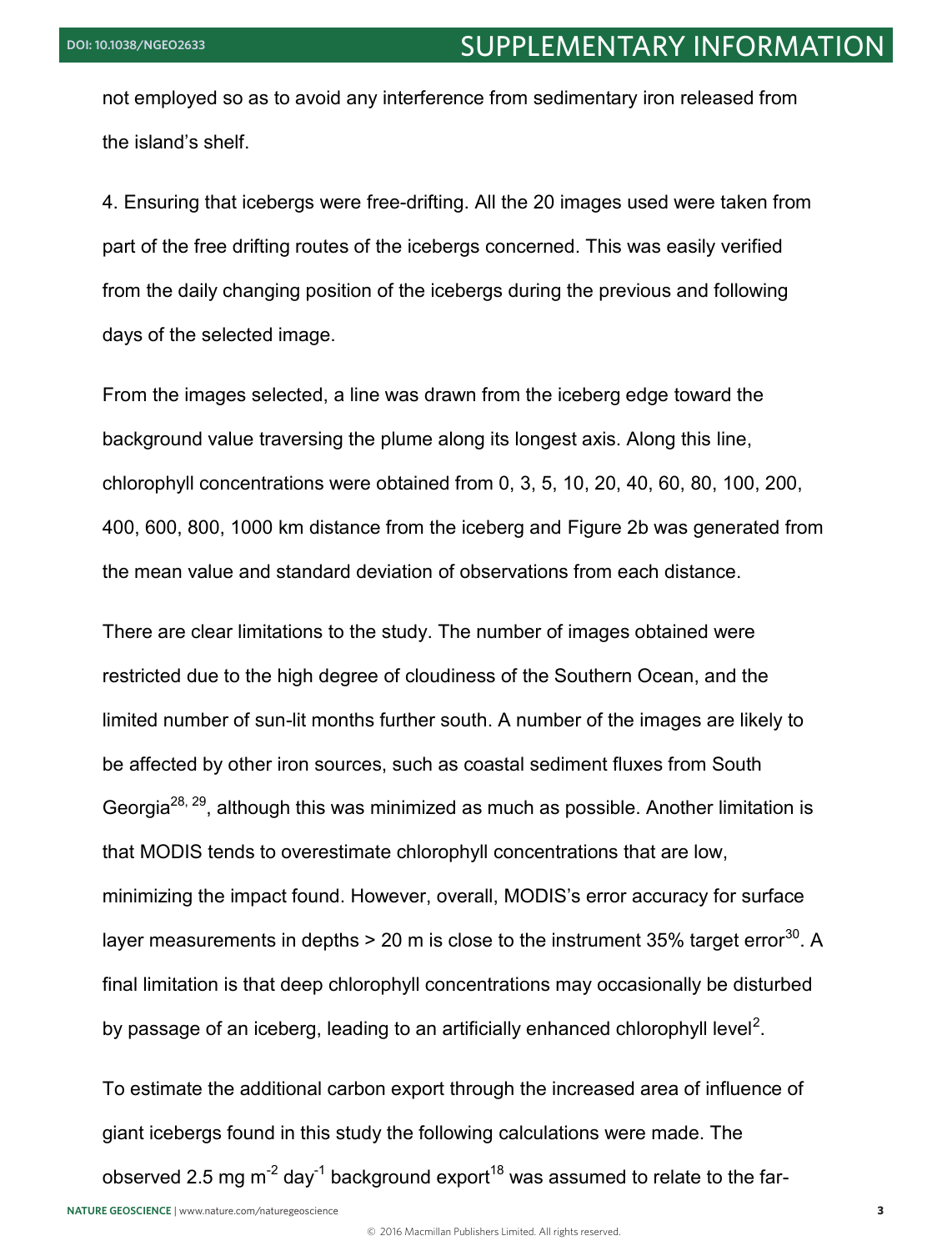field chlorophyll concentration of Figure 2b. From Figure 2, this was assumed to be increased to 25 mg m $^{-2}$  day $^{-1}$  over an area of  $\pi$ (4L<sub>I</sub>)<sup>2</sup>, or 12.5 mg m $^{-2}$  day $^{-1}$  over an area of π(10L<sub>I</sub>)<sup>2</sup> where a typical giant iceberg L<sub>I</sub> ~ 30 km, and there are typical 30 such icebergs in the Southern Ocean<sup>15, 26</sup>. This gives a total giant iceberg export of 0.012-0.040 Gt  $yr^{-1}$ .

The images from Figure 3 were obtained from analyses and visualizations produced with the Giovanni online data system, developed and maintained by NASA GES DISC (gdata1.sci.gsfc.nasa.gov/daac-bin/G3/gui.cgi?instance\_id=ocean\_month). The track of iceberg B31 in Figure 3 comes from using a range of sources over January-March 2014: Terra and Aqua satellite MODIS reflectance, available from earthdata.nasa.gov/labs/worldview ; and SAR data from the TerraSAR-X and Radarsat2 satellites. Data on the track and evolving dimensions of B31 extending over a much longer period will be available towards the end of 2016 in the British Antarctic Survey's Polar Data Centre (https://www.bas.ac.uk/team/businessteams/information-services/polar-data-centre/).

#### **References specific to Methods**

- 25. Bigg, G. R., Marsh, R. A., Wilton, D. J. & Ivchenko, V. B31 a giant iceberg in the Southern Ocean, *Ocean Challenge*, **20**, 32-34 (2014).
- 26. Stuart, K. M. & Long, D. G. Tracking large tabular icebergs using the SeaWinds Ku-band microwave scatterometer, *Deep-Sea Res. II*, **58**, 1285-1300 (2011).
- 27. Matsumoto, H., Bohnenstiehl, D. R., Tournadre, J. *et al.* Antarctic icebergs: a significant natural ocean sound source in the Southern Hemisphere. *Geochem. Geophys. Geosys.*, **15**, 3448-3458 (2014).